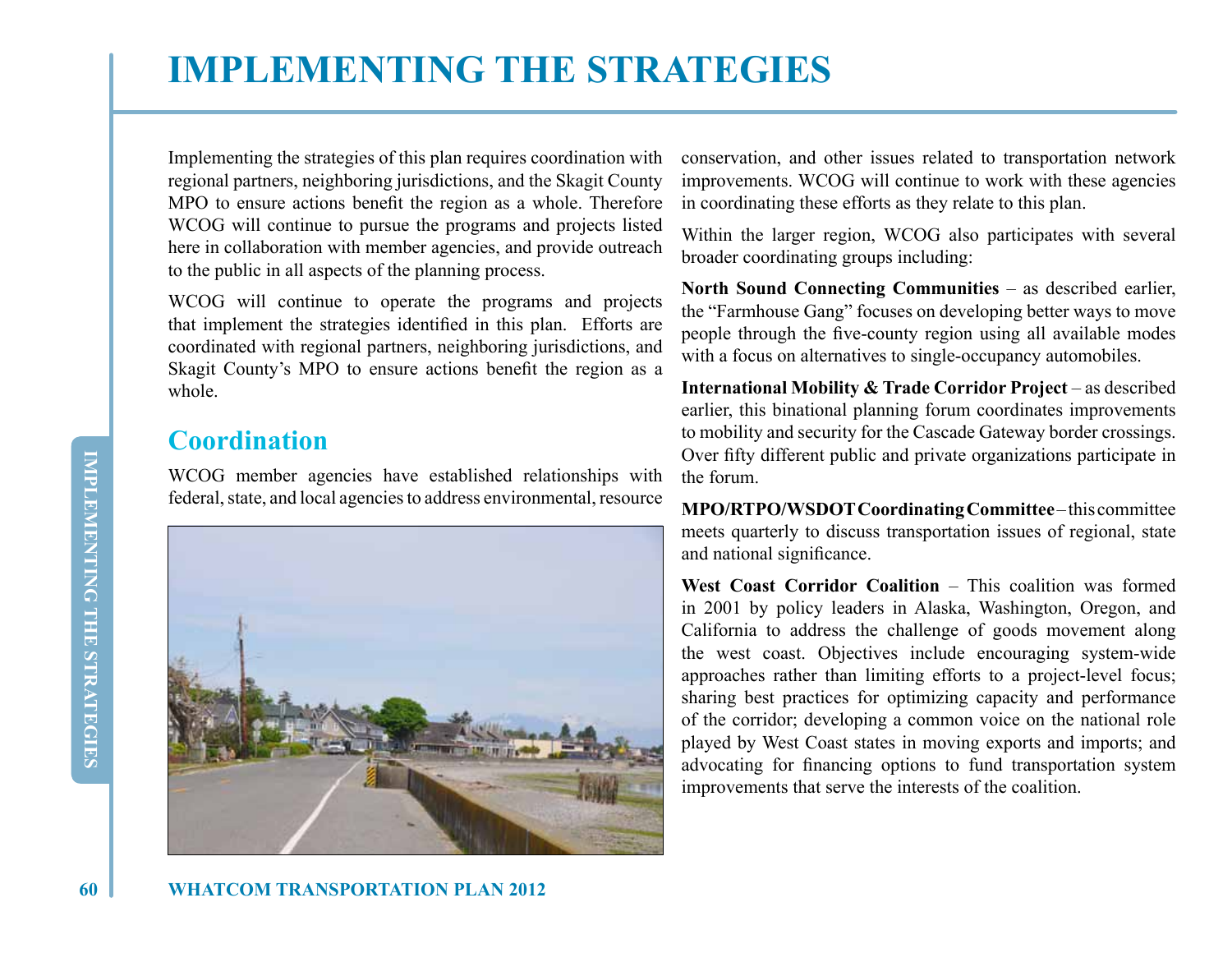

### **Natural resource agency consultation**

WCOG works with regional environmental resource agencies to review capital project improvements, such as new or re-aligned roads, new bridges, and major capacity-adding projects for potential environmental impacts.

Resource agencies were given an opportunity to review the entire plan. The results of their review were incorporated into *Appendix L: Resource agency review*.

## **Outreach to the public**

All aspects of WCOG's planning activities include opportunities for public participation. Beginning with plan development and ending with public hearings associated with the adoption of plans and Transportation Improvement Programs, WCOG attempts to gather input and ideas from members of the community.

For this plan, WCOG collected input through surveys (the Public Participation Survey and Household Travel Survey)<sup>1</sup>, websites (the award-winning www.TransportationTown.com ), and through workshops, including one with a specific focus on complete streets. CTAG has also been actively involved in all of WCOG's regional transportation planning and has contributed to the development of this plan.

WCOG also remains involved in numerous regional advisory groups and boards, providing access to a broad range of community interests. The Bellingham-Whatcom Chamber of Commerce, Northwest Washington Economic Region, are examples of these. WCOG's formalized methods for interacting with the public are defined in detail in the 2009 *Public Participation Plan*<sup>2</sup> .



<sup>1</sup>  *North Sound Travel Survey Final Report*, Whatcom Council of Governments & Skagit Council of Governments, 2008: http:// resources.wcog.org/projects/travelsurvey\_finalreport.pdf 2  *Public Participation Plan*, Whatcom Council of Governments, 2009: http://resources.wcog.org/wcog/participationplan.pdf